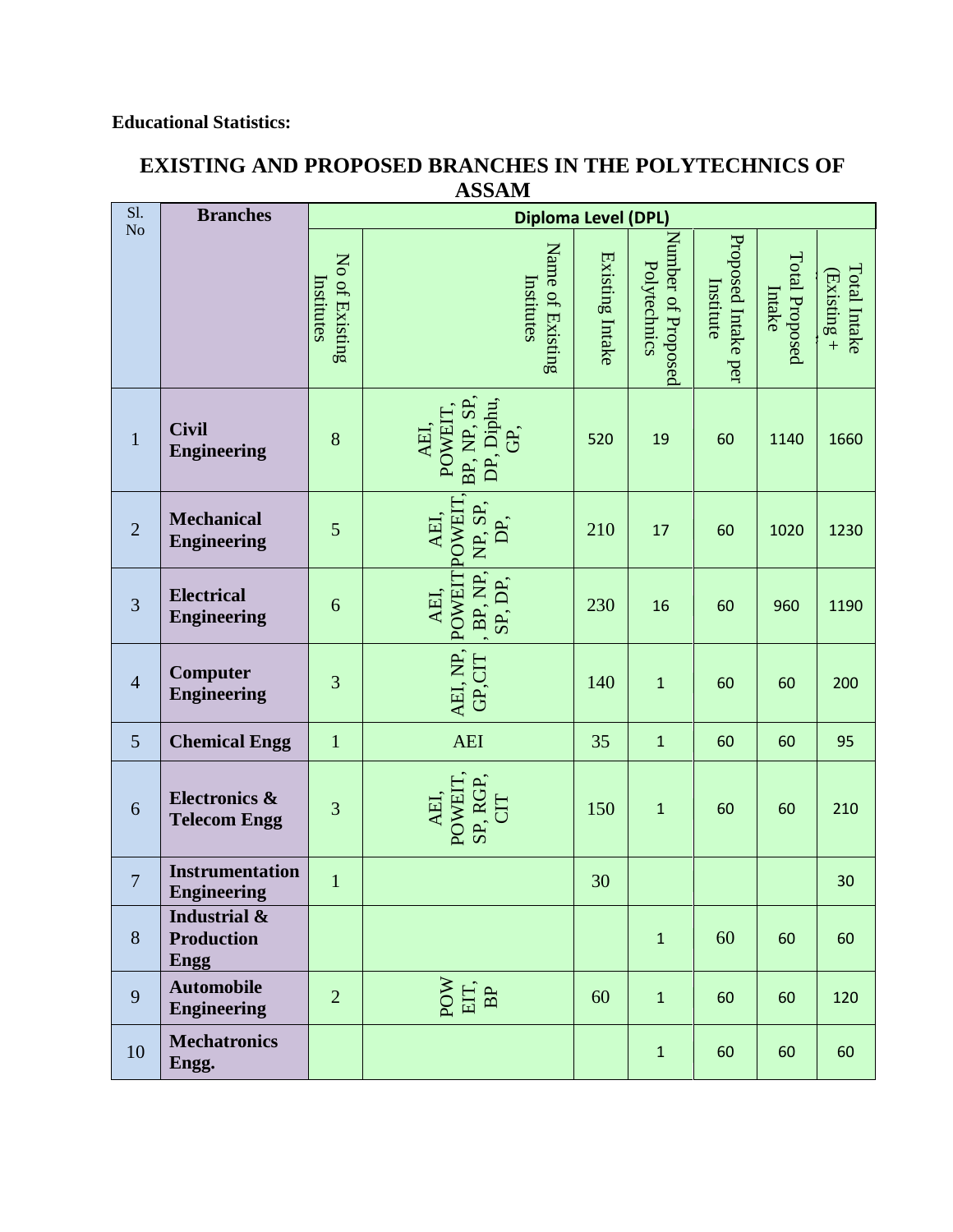| 11 | <b>Bio Medical</b>                             |                |               |      | $\overline{2}$ | 60 | 120  | 120  |
|----|------------------------------------------------|----------------|---------------|------|----------------|----|------|------|
| 12 | <b>Production</b><br><b>Engineering</b>        |                |               |      | $\mathbf{1}$   | 60 | 60   | 60   |
| 13 | <b>Printing</b><br><b>Technology</b>           |                |               |      | $\mathbf{1}$   | 60 | 60   | 60   |
| 14 | <b>Food Processing</b><br>& Preservation       | $\mathbf{1}$   |               | 30   | $\mathbf{1}$   | 60 | 60   | 90   |
| 15 | <b>Mining</b>                                  |                |               |      | $\mathbf{1}$   | 60 | 60   | 60   |
| 16 | <b>Agricultural</b><br><b>Engineering</b>      | $\mathbf{1}$   | <b>POWIET</b> | 20   | $\mathbf{1}$   | 60 | 60   | 80   |
| 17 | <b>Fashion</b><br><b>Technology</b>            | $\mathbf{1}$   | <b>ATI</b>    | 20   |                |    |      | 20   |
| 18 | <b>Garment</b><br><b>Technology</b>            | $\overline{2}$ | <b>ATI</b>    | 20   |                |    |      | 20   |
| 19 | <b>Textile</b><br><b>Technology</b>            | $\mathbf{1}$   | <b>ATI</b>    | 30   |                |    |      | 30   |
| 20 | <b>Textile</b><br>Chemistry &<br><b>Design</b> | $\mathbf{1}$   | <b>RGP</b>    | 30   |                |    |      | 30   |
| 21 | <b>Architectural</b><br>Assistanship           | $\mathbf{1}$   | <b>CIT</b>    | 40   |                |    |      | 40   |
| 22 | <b>Animation &amp;</b><br><b>Multimedia</b>    | $\mathbf{1}$   | <b>CIT</b>    | 30   |                |    |      | 30   |
| 23 | Control &<br><b>Instrumentation</b>            | $\mathbf{1}$   |               | 30   |                |    |      | 30   |
| 24 | Construction<br><b>Technology</b>              | $\mathbf{1}$   | <b>CIT</b>    | 30   |                |    |      | 30   |
| 25 | <b>PEIE</b>                                    |                | <b>CIT</b>    |      |                |    |      |      |
| 26 | <b>ECE</b>                                     |                |               |      |                |    |      |      |
| 27 | <b>Petroleum Engg</b>                          |                |               |      |                |    |      |      |
| 28 | <b>Bio Tech</b>                                |                |               |      |                |    |      |      |
| 29 | <b>ECT</b>                                     |                |               |      |                |    |      |      |
| 30 | <b>EEE</b>                                     |                |               |      |                |    |      |      |
|    | <b>Total</b>                                   |                |               | 1655 |                |    | 3900 | 5555 |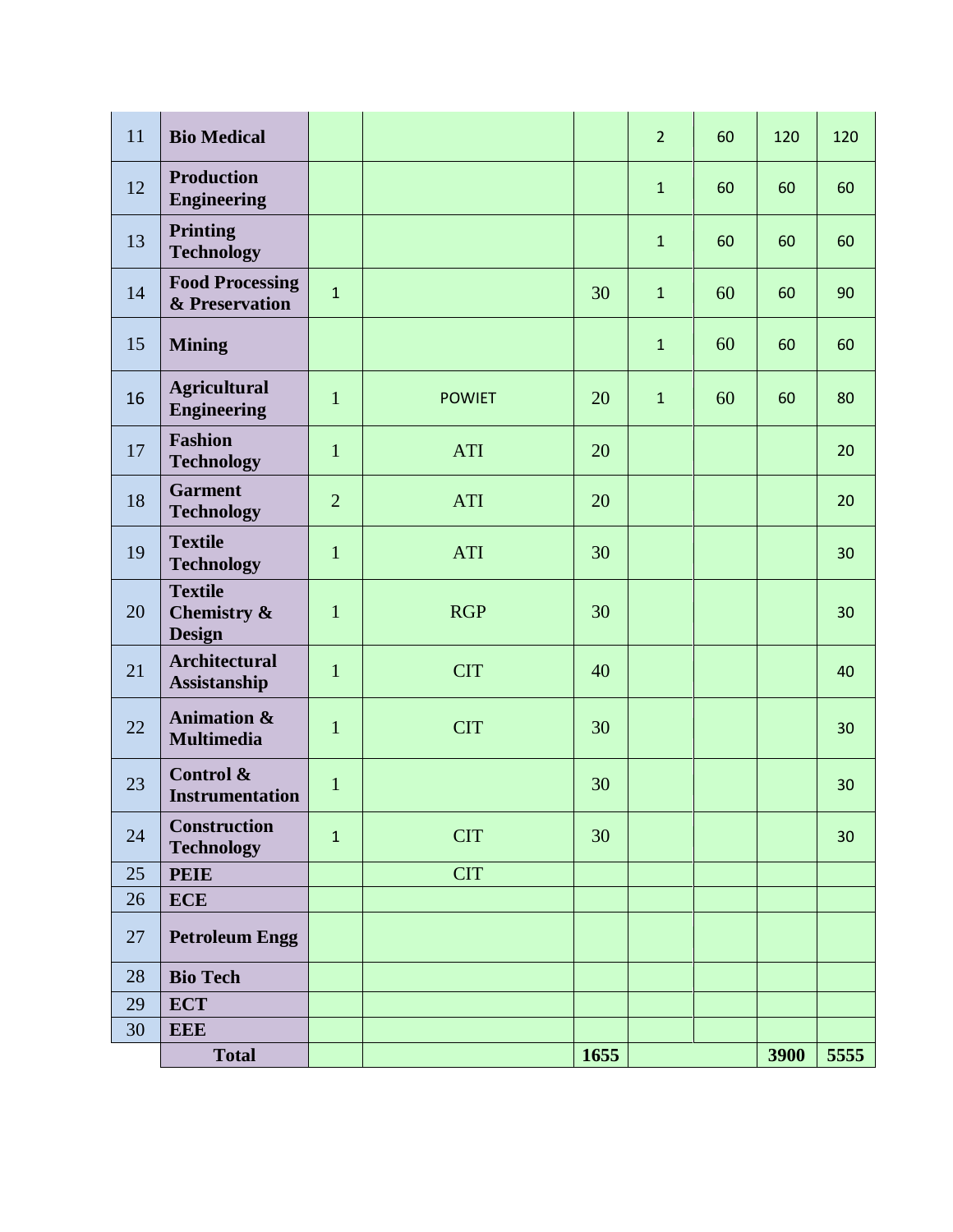## **Engineering Colleges**

| <b>INTAKE</b>      |         |         |         |         |  |  |  |  |
|--------------------|---------|---------|---------|---------|--|--|--|--|
| <b>Institute</b>   | 2011-12 | 2012-13 | 2013-14 | 2014-15 |  |  |  |  |
| <b>AEC</b>         |         |         |         |         |  |  |  |  |
| <b>JEC</b>         | 315     | 315     | 315     | 315     |  |  |  |  |
| <b>JIST</b>        | 132     | 132     | 132     | 132     |  |  |  |  |
| <b>BBEC</b>        | 120     | 120     | 120     | 120     |  |  |  |  |
| <b>NIT MIRZA</b>   | 240     | 240     | 240     | 240     |  |  |  |  |
| <b>DON BOSCO</b>   | 300     | 300     | 300     | 300     |  |  |  |  |
| <b>GIMT</b>        | 480     | 480     | 480     | 480     |  |  |  |  |
| <b>GIMT TEZPUR</b> | 240     | 180     | 180     | 180     |  |  |  |  |
| DU                 | 240     | 240     | 240     | 205     |  |  |  |  |

## **Intake Vs Admission in Engineering Colleges**

| Institute                    | 2011-12       |                  | 2012-13       |                  | 2013-14       |                  | 2014-15       |                  |
|------------------------------|---------------|------------------|---------------|------------------|---------------|------------------|---------------|------------------|
|                              | <b>Intake</b> | <b>Admission</b> | <b>Intake</b> | <b>Admission</b> | <b>Intake</b> | <b>Admission</b> | <b>Intake</b> | <b>Admission</b> |
| <b>AEC</b>                   |               |                  |               |                  |               |                  |               |                  |
| <b>JEC</b>                   | 315           | 315              | 315           | 314              | 315           | 314              | 315           | 313              |
| <b>JIST</b>                  | 132           | 104              | 132           | 106              | 132           | 98               | 132           | 108              |
| <b>BBEC</b>                  | 120           | 88               | 120           | 98               | 120           | 109              | 120           | 93               |
| <b>NIT MIRZA</b>             | 240           | 158              | 240           | 118              | 240           | 131              | 240           | 137              |
| <b>DON BOSCO</b>             | 300           | 220              | 300           | 194              | 300           | 242              | 300           | 194              |
| <b>GIMT</b>                  | 480           | 480              | 480           | 480              | 480           | 423              | 480           | 408              |
| <b>GIMT</b><br><b>TEZPUR</b> | 240           | 114              | 180           | 135              | 180           | 158              | 180           | 126              |
| <b>DU</b>                    | 240           | 224              | 240           | 202              | 240           | 223              | 205           | 194              |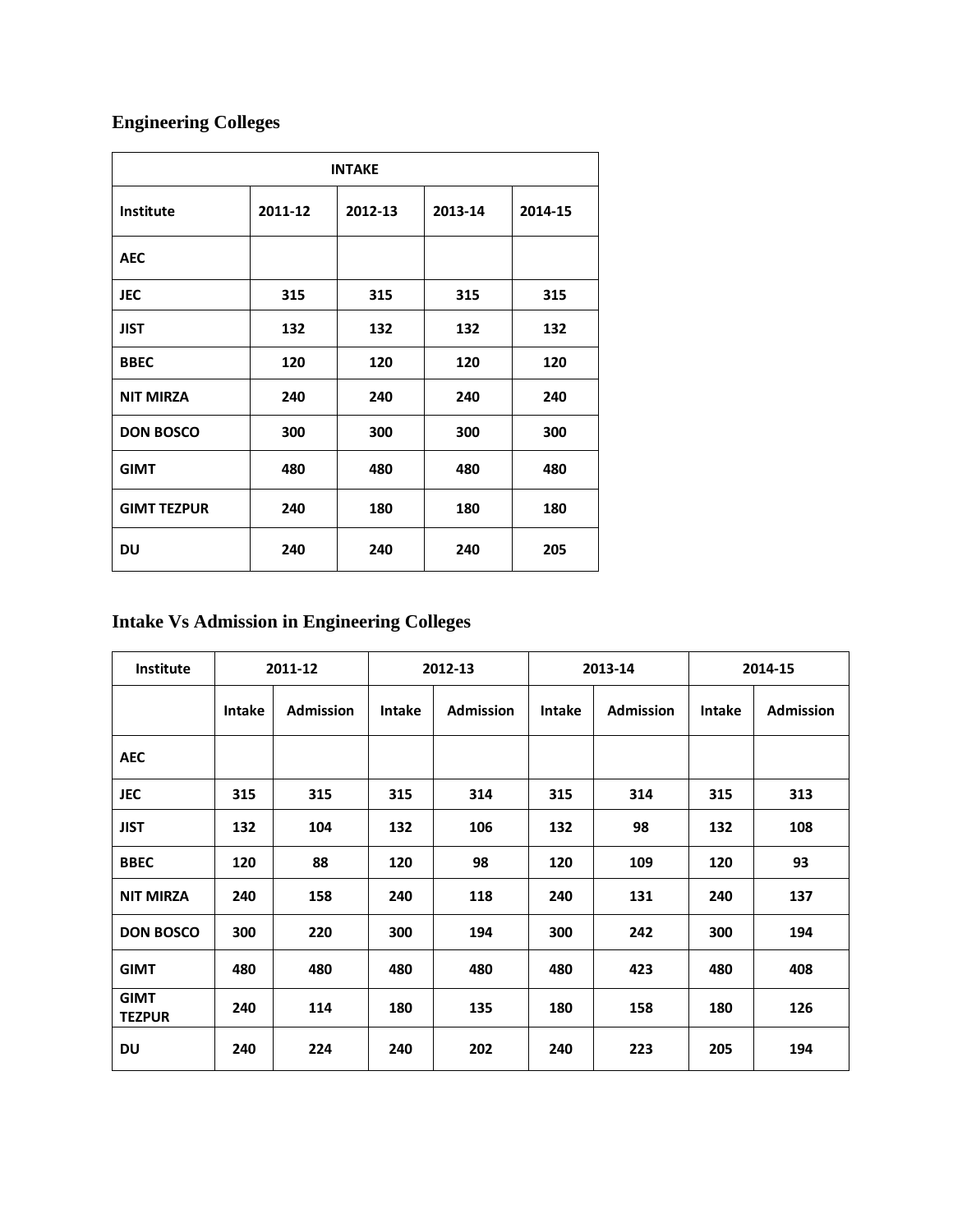